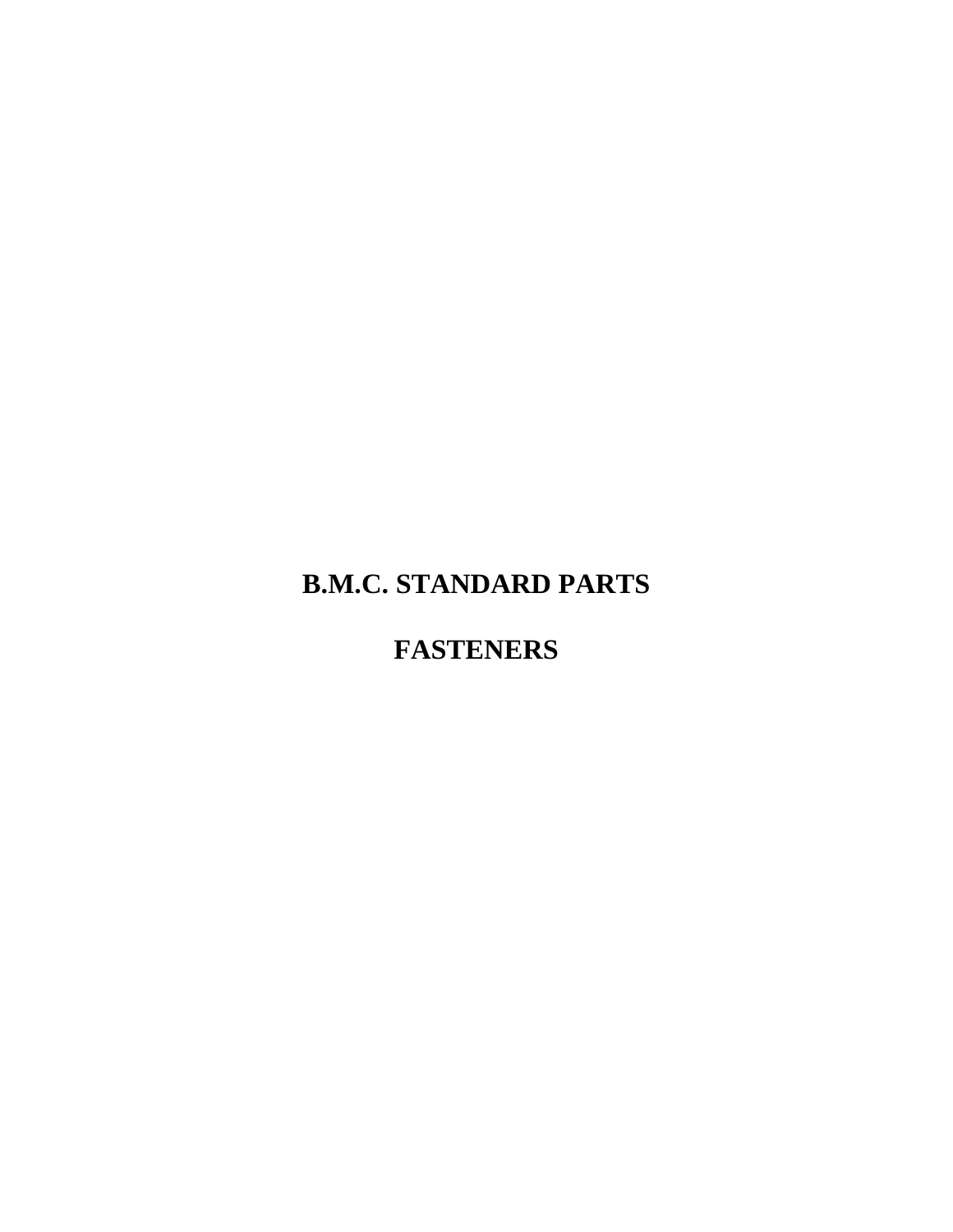### **BOLTS**

#### HEXAGON HEAD BOLTS - STEEL CAP SCREWS

| Part Number Prefix | Thread | Finish   |
|--------------------|--------|----------|
| <b>HBN</b>         | U.N.F. | Plain    |
| <b>HBZ</b>         | U.N.F. | Zinc     |
| <b>HBP</b>         | U.N.F. | Chromium |
| <b>HCN</b>         | U.N.C. | Plain    |
| HCZ                | U.N.C. | Zinc     |
| <b>HCP</b>         | U.N.C. | Chromium |

| Length      |         |          |         | Diameter |         |         |
|-------------|---------|----------|---------|----------|---------|---------|
|             | $1/4$ " | $5/16$ " | $3/8$ " | $7/16$ " | $1/2$ " | $5/8$ " |
| 1"          | 0408    |          |         |          |         |         |
| $1-1/8$ "   | 0409    |          |         |          |         |         |
| $1 - 1/4$ " | 0410    | 0510     |         |          |         |         |
| $1 - 3/8$ " | 0411    | 0511     | 0611    |          |         |         |
| $1 - 1/2$ " | 0412    | 0512     | 0612    | 0712     |         |         |
| $1 - 5/8$ " | 0413    | 0513     | 0613    | 0713     | 0813    |         |
| $1 - 3/4$ " | 0414    | 0514     | 0614    | 0714     | 0814    |         |
| $1 - 7/8$ " | 0415    | 0515     | 0615    | 0715     | 0815    | 1015    |
| 2"          | 0416    | 0516     | 0616    | 0716     | 0816    | 1016    |
| $2 - 1/4$ " | 0418    | 0518     | 0618    | 0718     | 0818    | 1018    |
| $2 - 1/2$ " | 0420    | 0520     | 0620    | 0720     | 0820    | 1020    |
| $2 - 3/4$ " | 0422    | 0522     | 0622    | 0722     | 0822    | 1022    |
| 3"          | 0424    | 0524     | 0624    | 0724     | 0824    | 1024    |
| $3-1/4$ "   | 0426    | 0526     | 0626    | 0726     | 0826    | 1026    |
| $3 - 1/2$ " | 0428    | 0528     | 0628    | 0728     | 0828    | 1028    |
| $3 - 3/4$ " | 0430    | 0530     | 0630    | 0730     | 0830    | 1030    |
| 4"          | 0432    | 0532     | 0632    | 0732     | 0832    | 1032    |
| $4 - 1/4$ " | 0434    | 0534     | 0634    | 0734     | 0834    | 1034    |
| $4 - 1/2$ " | 0436    | 0536     | 0636    | 0736     | 0836    | 1036    |
| $4 - 3/4$ " |         |          | 0638    | 0738     | 0838    | 1038    |
| 5"          |         |          |         | 0740     | 0840    | 1040    |
| $5 - 1/4$ " |         |          |         |          | 0842    | 1042    |
| $5 - 1/2$ " |         |          |         |          | 0844    | 1044    |
| $5 - 3/4$ " |         |          |         |          | 0846    | 1046    |
| 6"          |         |          |         |          | 0848    | 1048    |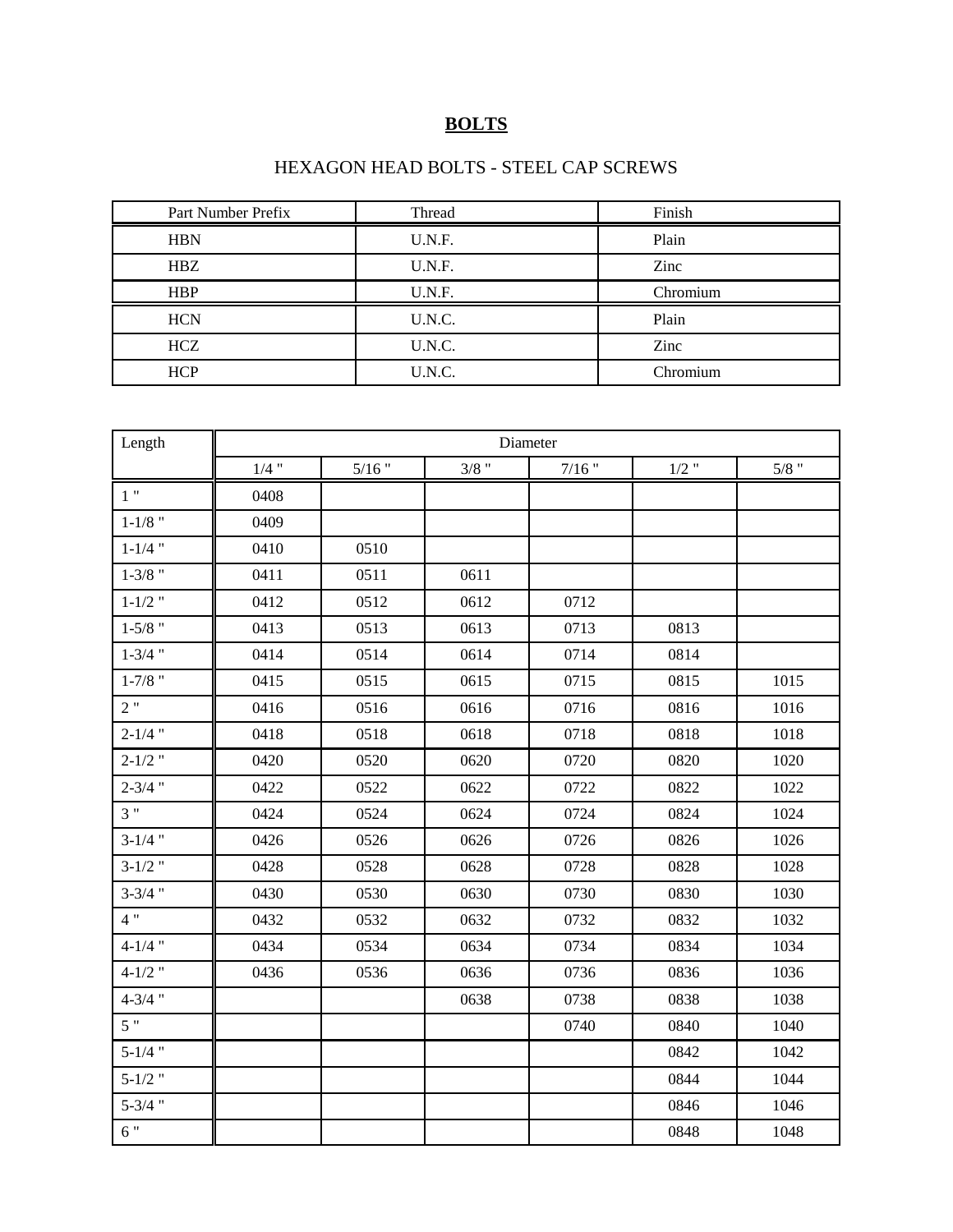| Part Number Prefix | Thread | Finish |
|--------------------|--------|--------|
| CBN                | J.N.F. | Plain  |
| ~R7                | J.N.F. | Zinc   |

## CARRIAGE BOLTS - CUP HEAD SQUARE NECK BOLTS

| Length      |         |          | Diameter |          |         |
|-------------|---------|----------|----------|----------|---------|
|             | $1/4$ " | $5/16$ " | $3/8$ "  | $7/16$ " | $1/2$ " |
| $1$ "       | 0408    | 0508     |          |          |         |
| $1 - 1/8$ " | 0409    | 0509     |          |          |         |
| $1 - 1/4$ " | 0410    | 0510     | 0610     |          |         |
| $1 - 3/8$ " | 0411    | 0511     | 0611     | 0711     |         |
| $1 - 1/2$ " | 0412    | 0512     | 0612     | 0712     | 0812    |
| $1 - 5/8$ " | 0413    | 0513     | 0613     | 0713     | 0813    |
| $1 - 3/4$ " | 0414    | 0514     | 0614     | 0714     | 0814    |
| $1 - 7/8$ " | 0415    | 0515     | 0615     | 0715     | 0815    |
| 2"          | 0416    | 0516     | 0616     | 0716     | 0816    |
| $2 - 1/4$ " | 0418    | 0518     | 0618     | 0718     | 0818    |
| $2 - 1/2$ " | 0420    | 0520     | 0620     | 0720     | 0820    |
| $2 - 3/4$ " | 0422    | 0522     | 0622     | 0722     | 0822    |
| 3"          | 0424    | 0524     | 0624     | 0724     | 0824    |
| $3-1/4$ "   | 0426    | 0526     | 0626     | 0726     | 0826    |
| $3-1/2$ "   | 0428    | 0528     | 0628     | 0728     | 0828    |
| $3 - 3/4$ " | 0430    | 0530     | 0630     | 0730     | 0830    |
| 4"          | 0432    | 0532     | 0632     | 0732     | 0832    |
| $4 - 1/4$ " | 0434    | 0534     | 0634     | 0734     | 0834    |
| $4 - 1/2$ " | 0436    | 0536     | 0636     | 0736     | 0836    |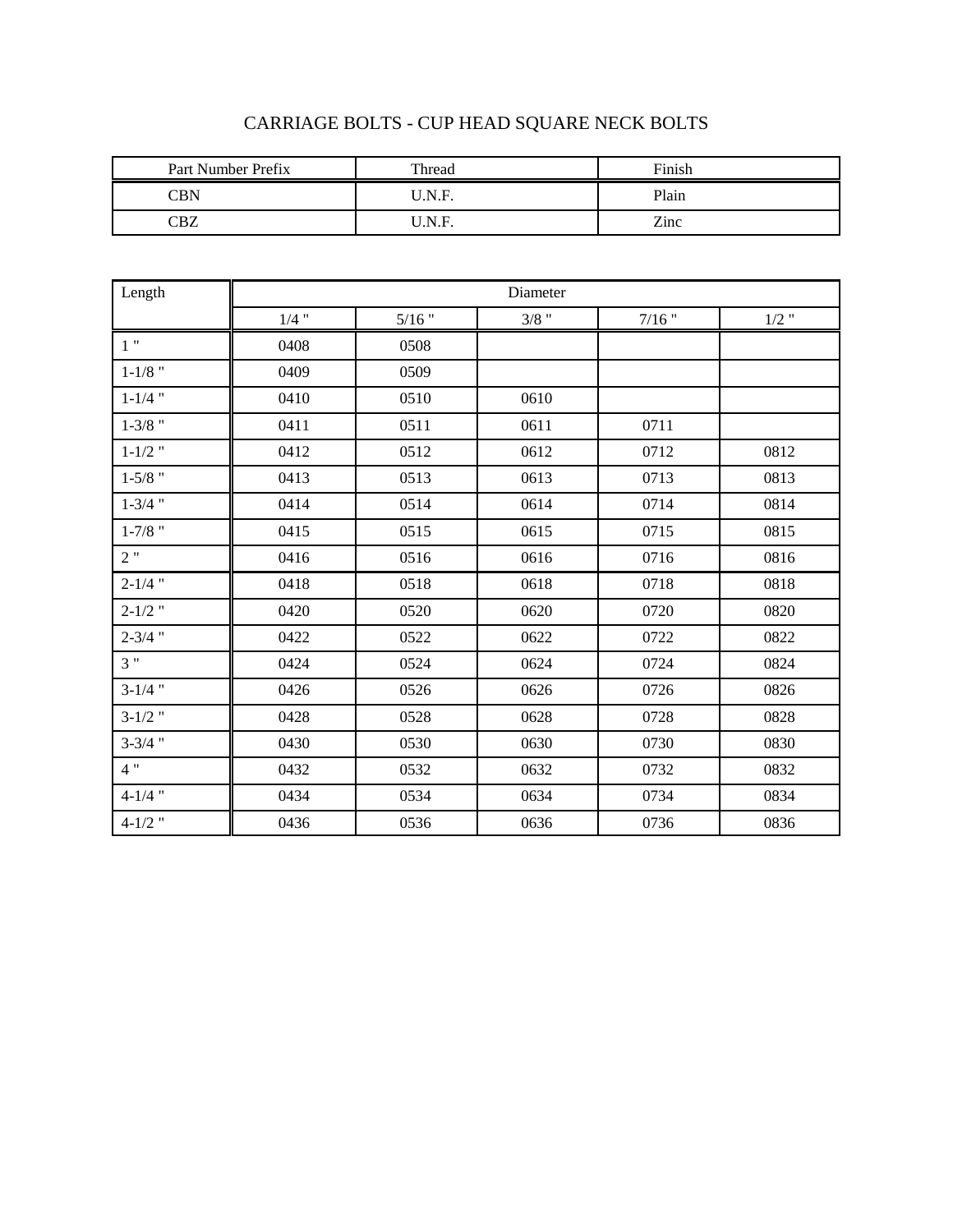#### **NUTS**

#### HEXAGON NUTS - ORDINARY - UNF STANDARD STRENGTH

| <b>FINISH</b> | No.6          | Part No.<br>Prefix | No.10 | $1/4$ " | $5/16$ " | $3/8$ " | $7/16$ " | $1/2$ " | $5/8$ " | $3/4$ " |
|---------------|---------------|--------------------|-------|---------|----------|---------|----------|---------|---------|---------|
| Plain         | CNN102        | <b>FNN</b>         | 103   | 104     | 105      | 106     | 107      | 108     | 110     | 112     |
| Zinc          | CNZ102        | <b>FNZ</b>         | 103   | 104     | 105      | 106     | 107      | 108     | 110     | 112     |
| Chromium      | <b>CNP102</b> | <b>FNP</b>         | 103   | 104     | 105      | 106     | 107      | 108     | 110     | 112     |

#### HEXAGON NUTS - ORDINARY - UNF HIGH TENSILE

| <b>FINISH</b> | Part No.<br>Prefix | $1/4$ " | $5/16$ " | $3/8$ " | $7/16$ " | $1/2$ " | $5/8$ " | $3/4$ " | $7/8$ " | $1$ $"$ |
|---------------|--------------------|---------|----------|---------|----------|---------|---------|---------|---------|---------|
| Plain         | <b>FNN</b>         | 504     | 505      | 506     | 507      | 508     | 510     | 512     | 514     | 516     |
| Zinc          | <b>FNZ</b>         | 504     | 505      | 506     | 507      | 508     | 510     | 512     | 514     | 516     |
| Chromium      | <b>FNP</b>         | 504     | 505      | 506     | 507      | 508     | 510     | 512     | 514     | 516     |

#### HEXAGON LOCKNUTS (JAM-NUTS) - UNF STANDARD STRENGTH

| <b>FINISH</b> | Part No.<br>Prefix | $1/4$ " | $5/16$ " | $3/8$ " | $7/16$ " | $1/2$ " | $5/8$ " | $3/4$ " | $7/8$ " | 1 11 |
|---------------|--------------------|---------|----------|---------|----------|---------|---------|---------|---------|------|
| Plain         | <b>FNN</b>         | 204     | 205      | 206     | 207      | 208     | 210     | 212     | 214     | 216  |
| Zinc          | <b>FNZ</b>         | 204     | 205      | 206     | 207      | 208     | 210     | 212     | 214     | 216  |
| Chromium      | <b>FNP</b>         | 204     | 205      | 206     | 207      | 208     | 210     | 212     | 214     | 216  |

#### HEXAGON LOCKNUTS (JAM-NUTS) - UNF HIGH TENSILE

| <b>FINISH</b> | Part No.<br>Prefix | $1/4$ " | $5/16$ " | $3/8$ " | $7/16$ " | $1/2$ " | $5/8$ " | $3/4$ " | $7/8$ " | 1"  |
|---------------|--------------------|---------|----------|---------|----------|---------|---------|---------|---------|-----|
| Plain         | <b>FNN</b>         | 604     | 605      | 606     | 607      | 608     | 610     | 612     | 614     | 616 |
| Zinc          | <b>FNZ</b>         | 604     | 605      | 606     | 607      | 608     | 610     | 612     | 614     | 616 |
| Chromium      | <b>FNP</b>         | 604     | 605      | 606     | 607      | 608     | 610     | 612     | 614     | 616 |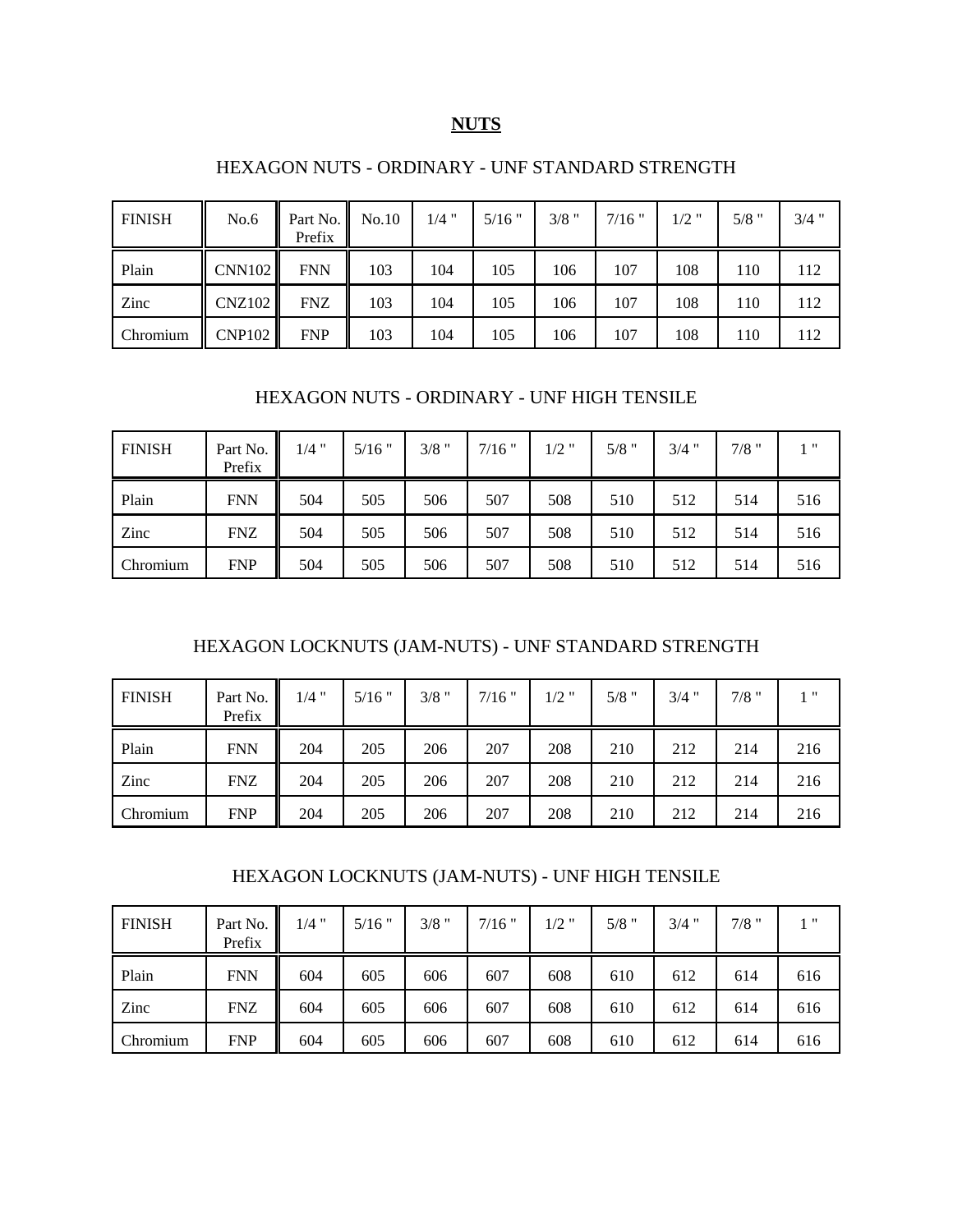| <b>FINISH</b> | Part No.<br>Prefix | $1/4$ " | $5/16$ " | $3/8$ " | $7/16$ " | $1/2$ " | $5/8$ " | $3/4$ " | $7/8$ " | $1$ $"$ |
|---------------|--------------------|---------|----------|---------|----------|---------|---------|---------|---------|---------|
| Plain         | <b>FNN</b>         | 404     | 405      | 406     | 407      | 408     | 410     | 412     | 414     | 416     |
| Zinc          | <b>FNZ</b>         | 404     | 405      | 406     | 407      | 408     | 410     | 412     | 414     | 416     |
| Chromium      | <b>FNP</b>         | 404     | 405      | 406     | 407      | 408     | 410     | 412     | 414     | 416     |

#### HEXAGON SLOTTED NUTS - UNF STANDARD STRENGTH

#### HEXAGON SLOTTED NUTS - UNF HIGH TENSILE

| <b>FINISH</b> | Part No.<br>Prefix | $1/4$ " | $5/16$ " | $3/8$ " | $7/16$ " | $1/2$ " | $5/8$ " | $3/4$ " | $7/8$ " | 1"  |
|---------------|--------------------|---------|----------|---------|----------|---------|---------|---------|---------|-----|
| Plain         | <b>FNN</b>         | 804     | 805      | 806     | 807      | 808     | 810     | 812     | 814     | 816 |
| Zinc          | <b>FNZ</b>         | 804     | 805      | 806     | 807      | 808     | 810     | 812     | 814     | 816 |
| Chromium      | <b>FNP</b>         | 804     | 805      | 806     | 807      | 808     | 810     | 812     | 814     | 816 |

#### HEXAGON THICK SLOTTED NUTS - UNF STANDARD STRENGTH

| <b>FINISH</b> | Part No.<br>Prefix | $1/4$ " | $5/16$ " | $3/8$ " | $7/16$ " | $1/2$ " | $5/8$ " | $3/4$ " | $7/8$ " | $1$ " |
|---------------|--------------------|---------|----------|---------|----------|---------|---------|---------|---------|-------|
| Plain         | <b>FNN</b>         | 304     | 305      | 306     | 307      | 308     | 310     | 312     | 314     | 316   |
| Zinc          | <b>FNZ</b>         | 304     | 305      | 306     | 307      | 308     | 310     | 312     | 314     | 316   |
| Chromium      | <b>FNP</b>         | 304     | 305      | 306     | 307      | 308     | 310     | 312     | 314     | 316   |

#### HEXAGON THICK SLOTTED NUTS - UNF HIGH TENSILE

| <b>FINISH</b> | Part No.<br>Prefix | $1/4$ " | $5/16$ " | $3/8$ " | $7/16$ " | $1/2$ " | $5/8$ " | $3/4$ " | $7/8$ " | $1$ $"$ |
|---------------|--------------------|---------|----------|---------|----------|---------|---------|---------|---------|---------|
| Plain         | <b>FNN</b>         | 704     | 705      | 706     | 707      | 708     | 710     | 712     | 714     | 716     |
| Zinc          | <b>FNZ</b>         | 704     | 705      | 706     | 707      | 708     | 710     | 712     | 714     | 716     |
| Chromium      | <b>FNP</b>         | 704     | 705      | 706     | 707      | 708     | 710     | 712     | 714     | 716     |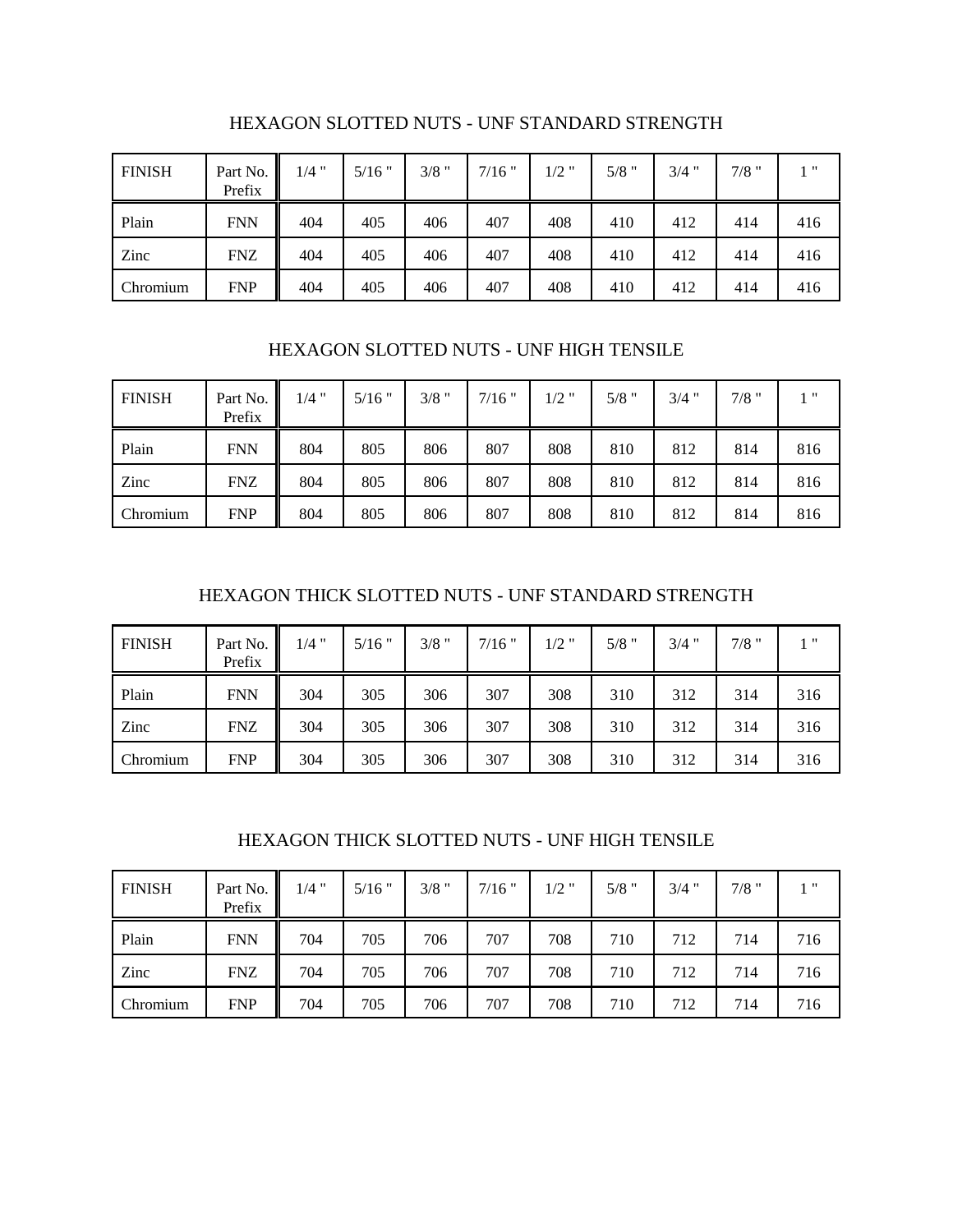#### HEXAGON BRASS NUTS - UNF

| <b>FINISH</b> | Part No.<br>Prefix | $1/4$ " | $5/16$ " | $3/8$ " | $7/16$ " | $1/2$ " | $5/8$ " | $3/4$ " | $7/8$ " | ''  |
|---------------|--------------------|---------|----------|---------|----------|---------|---------|---------|---------|-----|
| <b>Brass</b>  | <b>BNN</b>         | 104     | 105      | 106     | 107      | 108     | 110     | 12      | 14      | 116 |

STIFFNUTS - SELF-LOCKING - UNF

| <b>FINISH</b> |          | Part No.<br>Prefix | $1/4$ " | $5/16$ " | $3/8$ " | $7/16$ " | $1/2$ " | $5/8$ " | $3/4$ " | $7/8$ " |
|---------------|----------|--------------------|---------|----------|---------|----------|---------|---------|---------|---------|
| AERO-         | Plain    | <b>LNN</b>         | 104     | 105      | 106     | 107      | 108     | 110     | 112     | 114     |
| <b>TIGHT</b>  | Zinc     | <b>LNZ</b>         | 104     | 105      | 106     | 107      | 108     | 110     | 112     | 114     |
|               | Chromium | <b>LNP</b>         | 104     | 105      | 106     | 107      | 108     | 110     | 112     | 114     |
| <b>NYLOC</b>  | Plain    | <b>LNN</b>         | 204     | 205      | 206     | 207      | 208     | 210     | 212     | 214     |
|               | Zinc     | LNZ                | 204     | 205      | 206     | 207      | 208     | 210     | 212     | 214     |
|               | Chromium | <b>LNP</b>         | 204     | 205      | 206     | 207      | 208     | 210     | 212     | 214     |

#### WINGNUTS - UNF

| <b>FINISH</b> | Part No.<br>Prefix | No.10 | $1/4$ " | $5/16$ " | $3/8$ " | $7/16$ " | $1/2$ " |
|---------------|--------------------|-------|---------|----------|---------|----------|---------|
| Plain         | <b>WNN</b>         | 103   | 104     | 105      | 106     | 107      | 108     |
| Zinc          | <b>WNZ</b>         | 103   | 104     | 105      | 106     | 107      | 108     |
| Chromium      | <b>WNP</b>         | 103   | 104     | 105      | 106     | 107      | 108     |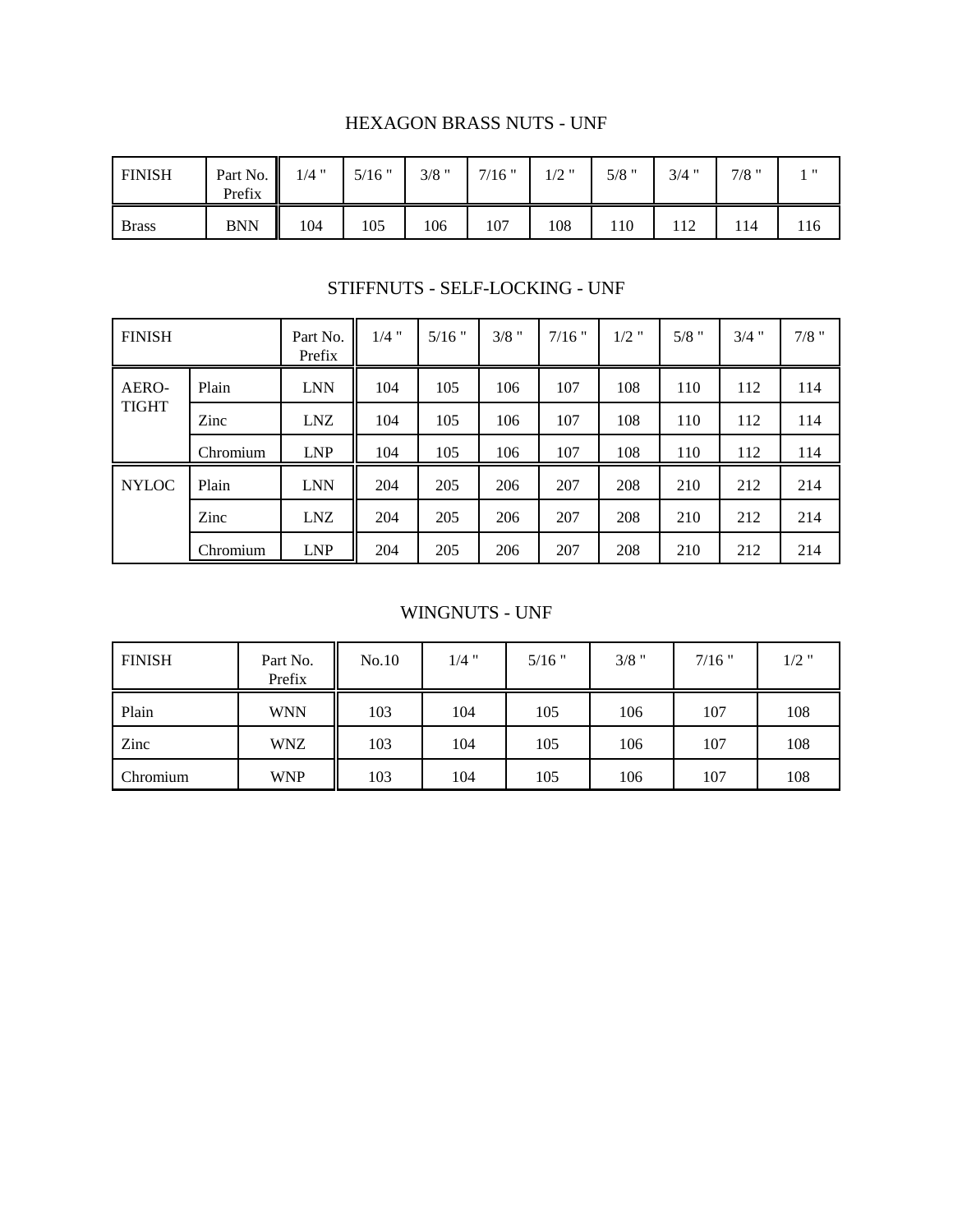#### **WASHERS**

| <b>FINISH</b> | Part No.<br>Prefix | No.6    | No.10   | $1/4$ " | $5/16$ "    | $3/8$ "     | $7/16$ "    | $1/2$ "     | $9/16$ "    | $5/8$ " |
|---------------|--------------------|---------|---------|---------|-------------|-------------|-------------|-------------|-------------|---------|
| Plain         | <b>PWN</b>         | 102     | 103     | 104     | 105         | 106         | 107         | 108         | 109         | 110     |
| Zinc          | <b>PWZ</b>         | 102     | 103     | 104     | 105         | 106         | 107         | 108         | 109         | 110     |
| Chromium      | <b>PWP</b>         | 102     | 103     | 104     | 105         | 106         | 107         | 108         | 109         | 110     |
|               |                    |         |         |         |             |             |             |             |             |         |
| <b>FINISH</b> | Part No.<br>Prefix | $3/4$ " | $7/8$ " | 1"      | $1 - 1/8$ " | $1 - 1/4$ " | $1 - 3/8$ " | $1 - 1/2$ " | $1 - 3/4$ " | 2"      |
| Plain         | <b>PWN</b>         | 112     | 114     | 116     | 118         | 120         | 122         | 124         | 128         | 130     |
| Zinc          | <b>PWZ</b>         | 112     | 114     | 116     | 118         | 120         | 122         | 124         | 128         | 130     |
| Chromium      | <b>PWP</b>         | 112     | 114     | 116     | 118         | 120         | 122         | 124         | 128         | 130     |

#### FLAT WASHERS - STANDARD

FLAT WASHERS - LARGE OUTSIDE DIAMETER

| <b>FINISH</b> | Part No.<br>Prefix | No.6    | No.10   | $1/4$ " | $5/16$ "    | $3/8$ "     | $7/16$ "    | $1/2$ "     | $9/16$ "    | $5/8$ " |
|---------------|--------------------|---------|---------|---------|-------------|-------------|-------------|-------------|-------------|---------|
| Plain         | <b>PWN</b>         | 202     | 203     | 204     | 205         | 206         | 207         | 208         | 209         | 210     |
| Zinc          | <b>PWZ</b>         | 202     | 203     | 204     | 205         | 206         | 207         | 208         | 209         | 210     |
| Chromium      | <b>PWP</b>         | 202     | 203     | 204     | 205         | 206         | 207         | 208         | 209         | 210     |
|               |                    |         |         |         |             |             |             |             |             |         |
| <b>FINISH</b> | Part No.<br>Prefix | $3/4$ " | $7/8$ " | 1"      | $1 - 1/8$ " | $1 - 1/4$ " | $1 - 3/8$ " | $1 - 1/2$ " | $1 - 3/4$ " | 2"      |
| Plain         | <b>PWN</b>         | 212     | 214     | 216     | 218         | 220         | 222         | 224         | 228         | 230     |
| Zinc          | <b>PWZ</b>         | 212     | 214     | 216     | 218         | 220         | 222         | 224         | 228         | 230     |
| Chromium      | <b>PWP</b>         | 212     | 214     | 216     | 218         | 220         | 222         | 224         | 228         | 230     |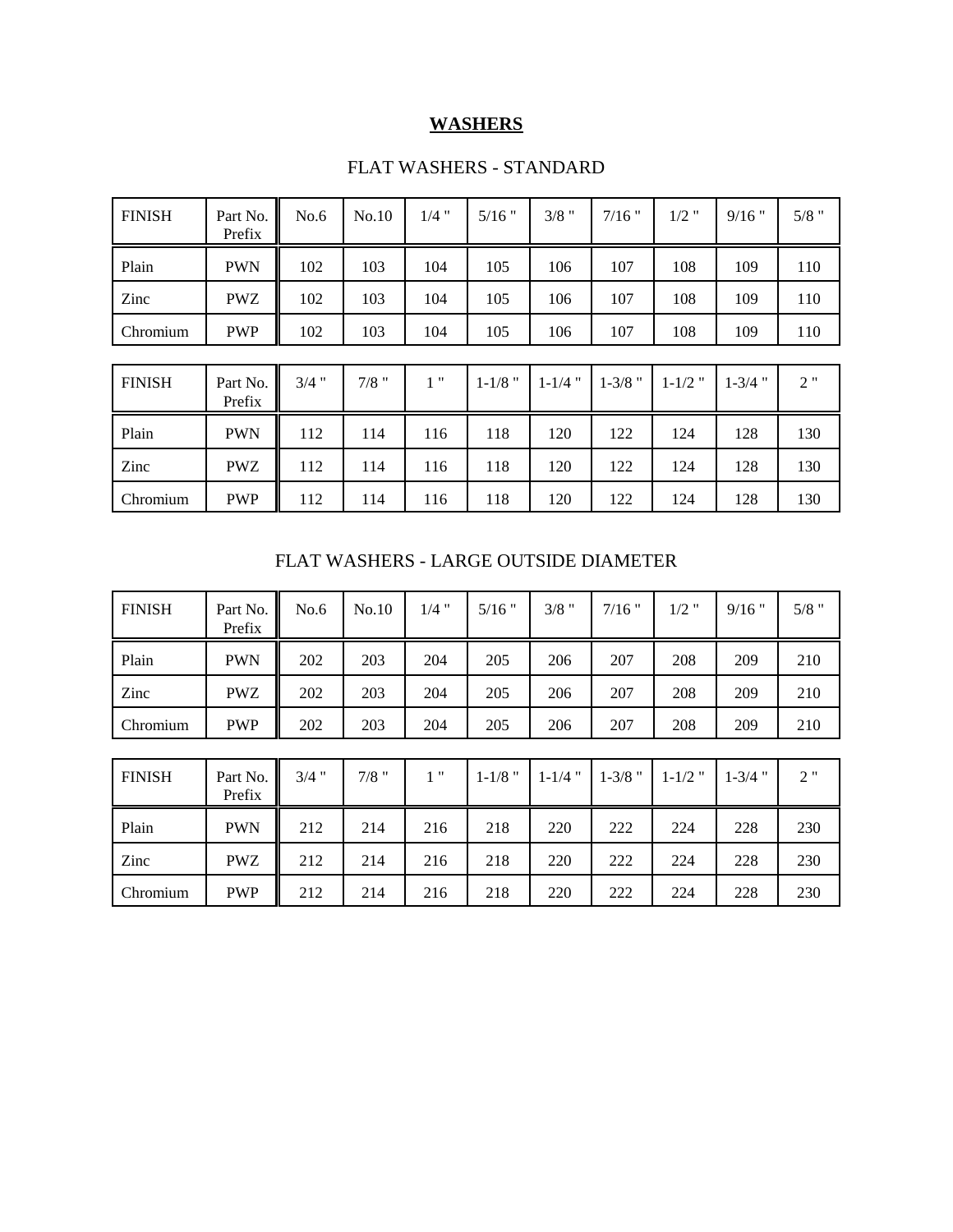| <b>FINISH</b> | Part No. $\parallel$ No.6<br>Prefix |     | No.10 | $1/4$ " | $5/16$ " | $3/8$ " | $7/16$ " | $1/2$ " | $9/16$ " | $5/8$ " | $3/4$ " |
|---------------|-------------------------------------|-----|-------|---------|----------|---------|----------|---------|----------|---------|---------|
| Plain         | LWN                                 | 302 | 303   | 304     | 305      | 306     | 307      | 308     | 309      | 310     | 312     |
| Zinc          | LWZ                                 | 302 | 303   | 304     | 305      | 306     | 307      | 308     | 309      | 310     | 312     |

SPRING WASHERS (LOCK WASHERS) HEAVY SECTION

#### SPRING WASHERS (LOCK WASHERS) MEDIUM SECTION

| <b>FINISH</b> | Part No. No.6<br>Prefix |     | No.10 | $1/4$ " | $5/16$ " | $3/8$ " | $7/16$ " | $1/2$ " | $9/16$ " | $5/8$ " | $3/4$ " |
|---------------|-------------------------|-----|-------|---------|----------|---------|----------|---------|----------|---------|---------|
| Plain         | <b>LWN</b>              | 202 | 203   | 204     | 205      | 206     | 207      | 208     | 209      | 210     | 212     |
| Zinc          | LWZ                     | 202 | 203   | 204     | 205      | 206     | 207      | 208     | 209      | 210     | 212     |

SHAKEPROOF LOCKWSHERS - INTERNAL TEETH (TWO ALTERNATIVE DESIGNS)

| <b>FINISH</b> | Part No.<br>Prefix | No.6 | No.10 | $1/4$ " | $5/16$ " | $3/8$ " | $7/16$ " | $1/2$ " | $9/16$ " | $5/8$ " | $3/4$ " |
|---------------|--------------------|------|-------|---------|----------|---------|----------|---------|----------|---------|---------|
| Plain         | <b>LWN</b>         | 402  | 403   | 404     | 405      | 406     | 407      | 408     | 409      | 410     | 412     |
|               | <b>LWN</b>         | 602  | 603   | 604     | 605      | 606     | 607      | 608     | 609      | 610     | 612     |
| Zinc          | LWZ                | 402  | 403   | 404     | 405      | 406     | 407      | 408     | 409      | 410     | 412     |
|               | <b>LWZ</b>         | 602  | 603   | 604     | 605      | 606     | 607      | 608     | 609      | 610     | 612     |

#### SHAKEPROOF LOCKWSHERS - EXTERNAL TEETH (TWO ALTERNATIVE DESIGNS)

| <b>FINISH</b> | Part No.<br>Prefix | No.6 | No.10 | $1/4$ " | $5/16$ " | $3/8$ " | $7/16$ " | $1/2$ " | $9/16$ " | $5/8$ " | $3/4$ " |
|---------------|--------------------|------|-------|---------|----------|---------|----------|---------|----------|---------|---------|
| Plain         | <b>LWN</b>         | 502  | 503   | 504     | 505      | 506     | 507      | 508     | 509      | 510     | 512     |
|               | <b>LWN</b>         | 702  | 703   | 704     | 705      | 706     | 707      | 708     | 709      | 710     | 712     |
| Zinc          | LWZ                | 502  | 503   | 504     | 505      | 506     | 507      | 508     | 509      | 510     | 512     |
|               | LWZ                | 702  | 703   | 704     | 705      | 706     | 707      | 708     | 709      | 710     | 712     |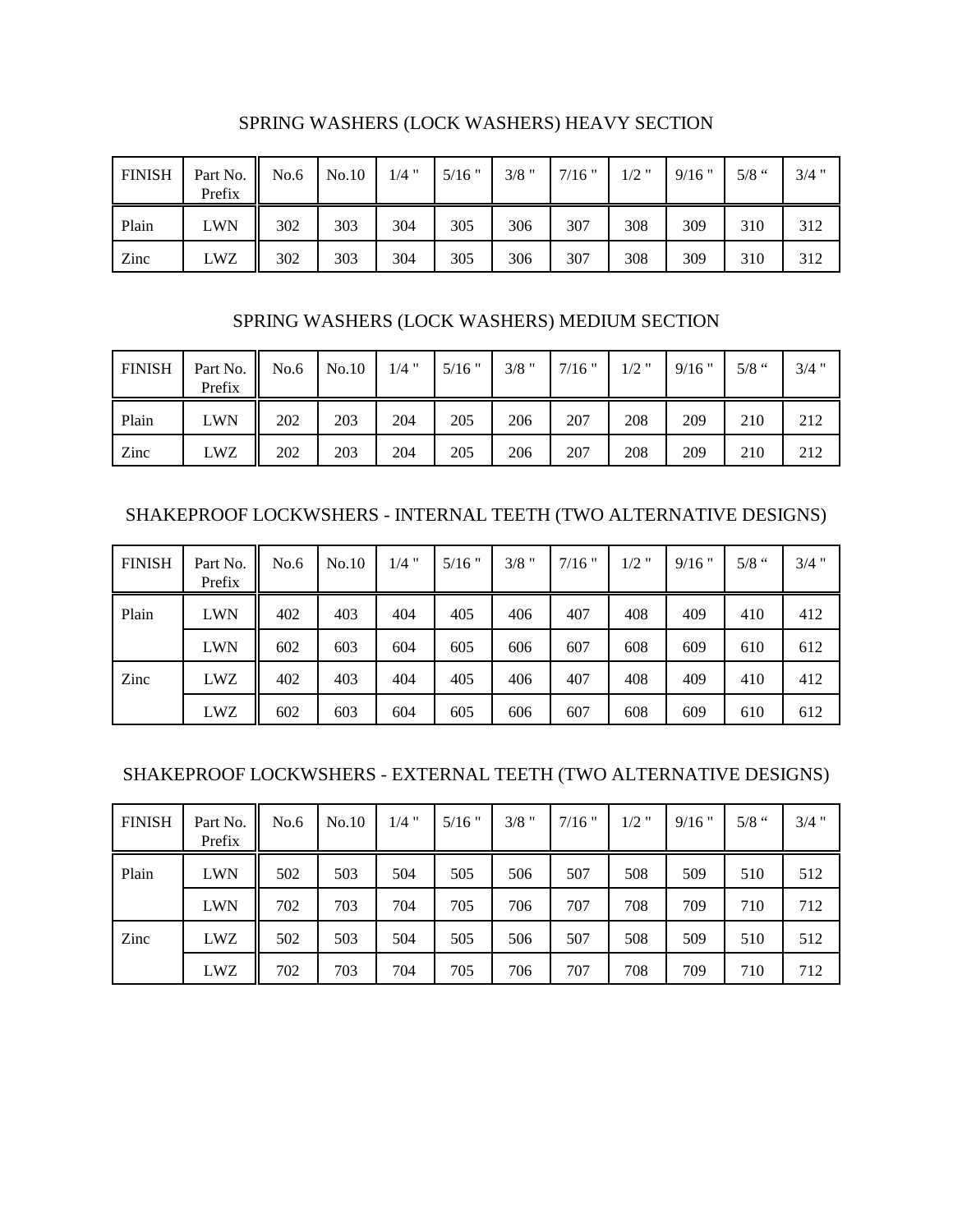### **SCREWS**

#### HEXAGON-HEADED SCREWS (Threaded Full Length)

| Part Number Prefix | Thread | Finish   | <b>Special Features</b> |
|--------------------|--------|----------|-------------------------|
| <b>HNS</b>         | U.N.F. | Plain    |                         |
| <b>HZS</b>         | U.N.F. | Zinc     |                         |
| <b>HPS</b>         | U.N.F. | Chromium |                         |
| <b>HPN</b>         | U.N.F. | Plain    | Pointed Shank           |
| <b>HPZ</b>         | U.N.F. | Zinc     | Pointed Shank           |
| <b>HPP</b>         | U.N.F. | Chromium | Pointed Shank           |
| <b>NCS</b>         | U.N.C. | Plain    |                         |
| <b>ZCS</b>         | U.N.C. | Zinc     |                         |
| <b>PCS</b>         | U.N.C. | Chromium |                         |

| Length      |         |          |         | Diameter |         |         |
|-------------|---------|----------|---------|----------|---------|---------|
|             | $1/4$ " | $5/16$ " | $3/8$ " | $7/16$ " | $1/2$ " | $5/8$ " |
| $3/8$ "     | 0403    | 0503     | 0603    |          |         |         |
| $1/2$ "     | 0404    | 0504     | 0604    | 0704     | 0804    |         |
| $5/8$ "     | 0405    | 0505     | 0605    | 0705     | 0805    | 1005    |
| $3/4$ "     | 0406    | 0506     | 0606    | 0706     | 0806    | 1006    |
| $7/8$ "     | 0407    | 0507     | 0607    | 0707     | 0807    | 1007    |
| 1"          | 0408    | 0508     | 0608    | 0708     | 0808    | 1008    |
| $1 - 1/8$ " | 0409    | 0509     | 0609    | 0709     | 0809    | 1009    |
| $1 - 1/4$ " | 0410    | 0510     | 0610    | 0710     | 0810    | 1010    |
| $1 - 3/8$ " | 0411    | 0511     | 0611    | 0711     | 0811    | 1011    |
| $1 - 1/2$ " | 0412    | 0512     | 0612    | 0712     | 0812    | 1012    |
| $1 - 5/8$ " | 0413    | 0513     | 0613    | 0713     | 0813    | 1013    |
| $1 - 3/4$ " | 0414    | 0514     | 0614    | 0714     | 0814    | 1014    |
| $1 - 7/8$ " | 0415    | 0515     | 0615    | 0715     | 0815    | 1015    |
| 2"          | 0416    | 0516     | 0616    | 0716     | 0816    | 1016    |
| $2 - 1/4$ " | 0418    | 0518     | 0618    | 0718     | 0818    | 1018    |
| $2 - 1/2$ " | 0420    | 0520     | 0620    | 0720     | 0820    | 1020    |
| $2 - 3/4$ " |         | 0522     | 0622    | 0722     | 0822    | 1022    |
| 3"          |         | 0524     | 0624    | 0724     | 0824    | 1024    |
| $3-1/4$ "   |         |          | 0626    | 0726     | 0826    | 1026    |
| $3-1/2$ "   |         |          | 0628    | 0728     | 0828    | 1028    |